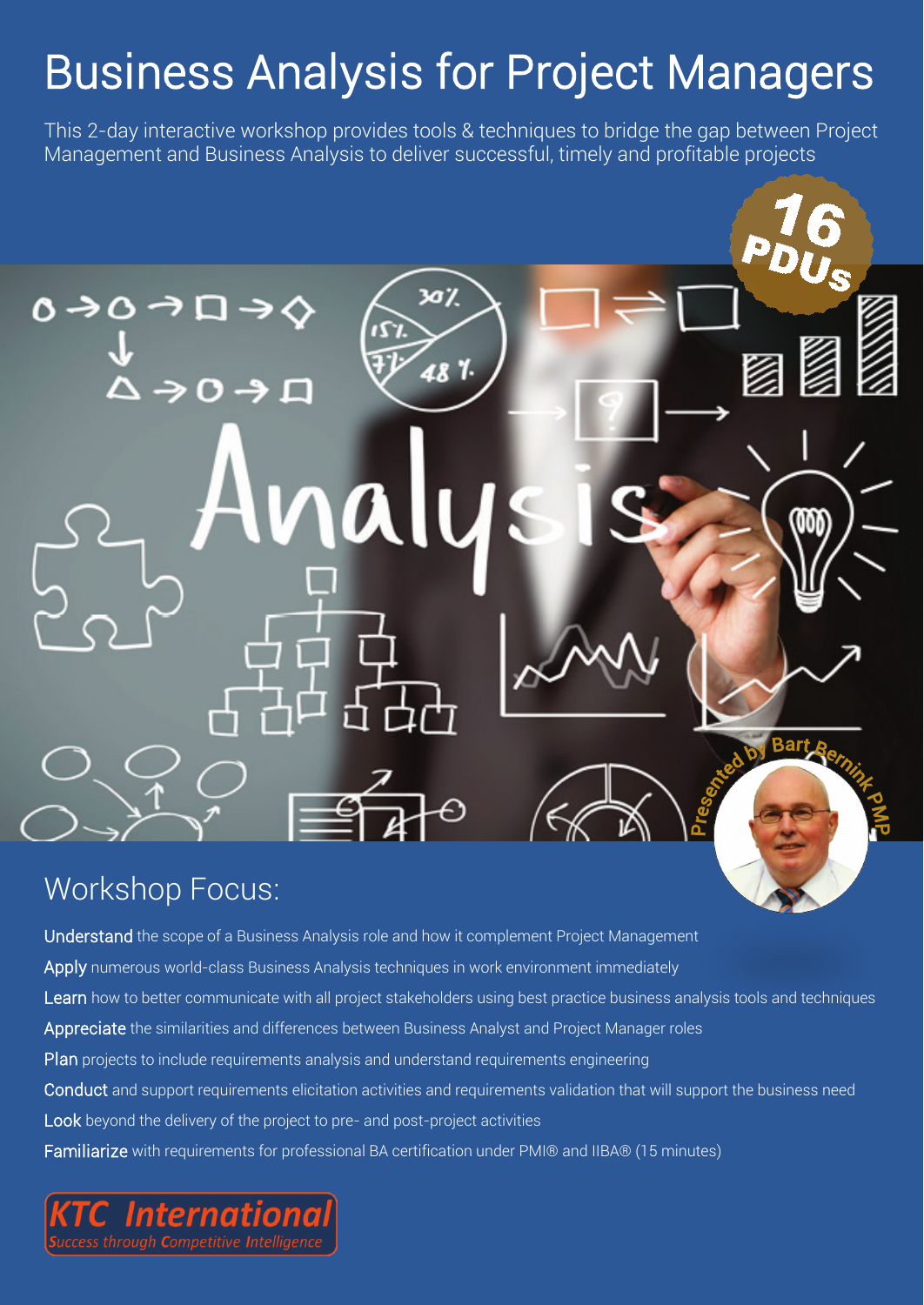

## Overview:

The complexity of IT projects is forever increasing and the demand for delivering quality solutions on time and within cost is still critical for project success. Business analysis has a major impact on successful projects. A good understanding by the project manager of the role of a business analyst in the organization and their participation in the project, the tools and techniques they are using, and the major deliverables created by business analysts are essential elements to meet the challenging project demands.

Whilst a lot of Project Managers have been on formal training courses such as PRINCE2®, APM and PMI®, not many have had formal business analysis training which would help them and their organizations deliver more successful projects.

This course bridges the gap between Project Management and Business Analysis. It will extend the Project Manager's viewpoint to understand and facilitate excellent analysis and high quality requirements to deliver a fully formed solution, as well as delivering the project.

### About the Workshop Leader:



Bart Bernink, PMP, CIPM, MPM, CBAP, an independent senior business improvement consultant/trainer since 1994, has more than 35 years' experience in:

- project/program/portfolio management
- business analysis and
- business improvement

He worked for various leading companies in the Netherlands, Belgium, UK and the USA. Mainly in the IT department, Project Management Office and Business Improvement/Change Management Office. Specialist in aligning IT to support new or revised business strategies,

Bart managed large fixed price projects in E-commerce, financial, airline and governmental organizations. He worked as a project and program manager for Philips, KPN, Rabobank International, KLM, ABNAmro, Proximus, Shell, ING, Digital Equipment and Microsoft. Bart's current clients list include: Zadco (UAE), Shell, Barclays, HSBC(UK), Chevron(Angola, Kazaghstan), Rabobank Group, Etisalat Nigeria, Bpost(Belgium), Steedin, Vestada, Global Knowledge, ESI International Europe, Rio Tinto Guinee, Cisco, Kasbank, T-systems, Microsoft, KLM, Barclays Capital(UK), RASGAS(Qatar), ITA(Oman).

Since 2004 he is involved in introducing Agile development approaches for leading companies in Holland, Belgium and the UK. Not only in banking, oil and airline organizations but also with governmental departments. The solution development was done by 3 to 4 teams working parallel. For some teams played the role of Scum Master. Based on his practical experience Bart helps organizations to improve their project management and business improvement skills via on-the-job coaching and/or delivering workshops. Helped organizations to professionalize:

- Business analysis by introducing Change Management Organization within companies. Result was less projects were challenged (39%  $\rightarrow$  10%);
- Just In Time delivery, by introducing AGILE development approaches
- Project management by introducing state-of-the-art PMO organization, tooling and adjustment of existing project management processes
- Agile development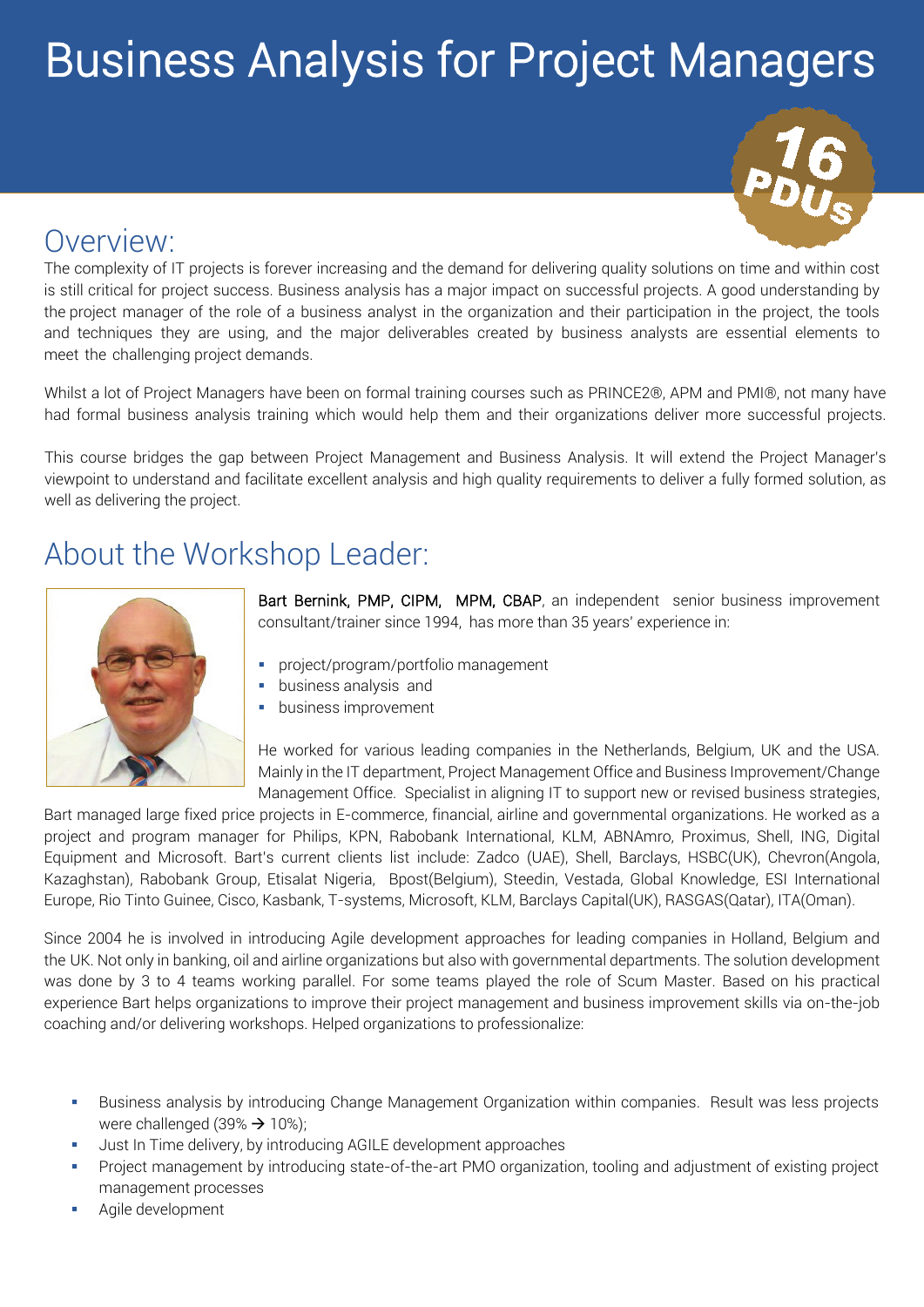## Workshop Agenda:

#### Session 1: Introduction to Business Analysis

- Project Management vs Business Analysis
- Importance of Effective Business Analysis
- Role of the BA
- Standardization and Adaptability

#### Session 2: Requirements Planning

- Role of the BA in Requirements Planning
- **Vision and Scope Document**
- **Types of Requirements**
- **Stakeholders**
- **Business Analysis Plan**

#### Session 3: Requirements Elicitation

- Role of the BA in Requirements Elicitation
- **Investigative approach**
- **Iterative approach**
- **Elicitation Techniques**

#### Session 4: Requirements Analysis

- **Need for Analysis**
- Using Analysis to get Stakeholder Feedback
- Value of Modelling Techniques in Analysis
- Modelling Techniques
- Types of Requirements
- **Business Rules Analysis**
- **Prioritizing Requirements**

#### Session 5: Requirements Documentation

- Formal and Informal Documentation and the, Level of Detail Required
- Writing for Usability and Comprehension
- Common Requirements Document Defects
- Components of a Formal Requirements Document
- Requirements Verification and Validation
- Requirements Sign-Off

#### Session 6: Requirements Management and **Communication**

- Throughout the Project and to Decommission
- Change Management
- Define a baseline
- Define a change management process
- Identify the Change Authority
- Traceability and Its Uses
- Requirements Attributes
- Requirements Communication

#### Session 7: Solution Validation and Acceptance

- Testing and Non-Testing Methods
- Purposes of Validation
- $\blacksquare$  Find defects
- Prove compliance to requirements
- Test Cases and Test Suites
- Challenges in Testing
- Structured Testing
- Role of the BA in Solution Validation: the V Model
- Solution Acceptance and Project Close-Out

### Who should attend this workshop?



Project & Program Managers PMO Leads & PMO Members Senior Managers Business Analysts working in project environment Anyone else interested in the application of business analysis in project management

Seminar starts each day at 8:30am and finishes at 4:30pm. Lunch, coffee & refreshments are provided. All participants will receive a Certificate of Attendance. The course is in line with PMBOK® Guide 6th edition and provides 16 PDUs / Training Hours.